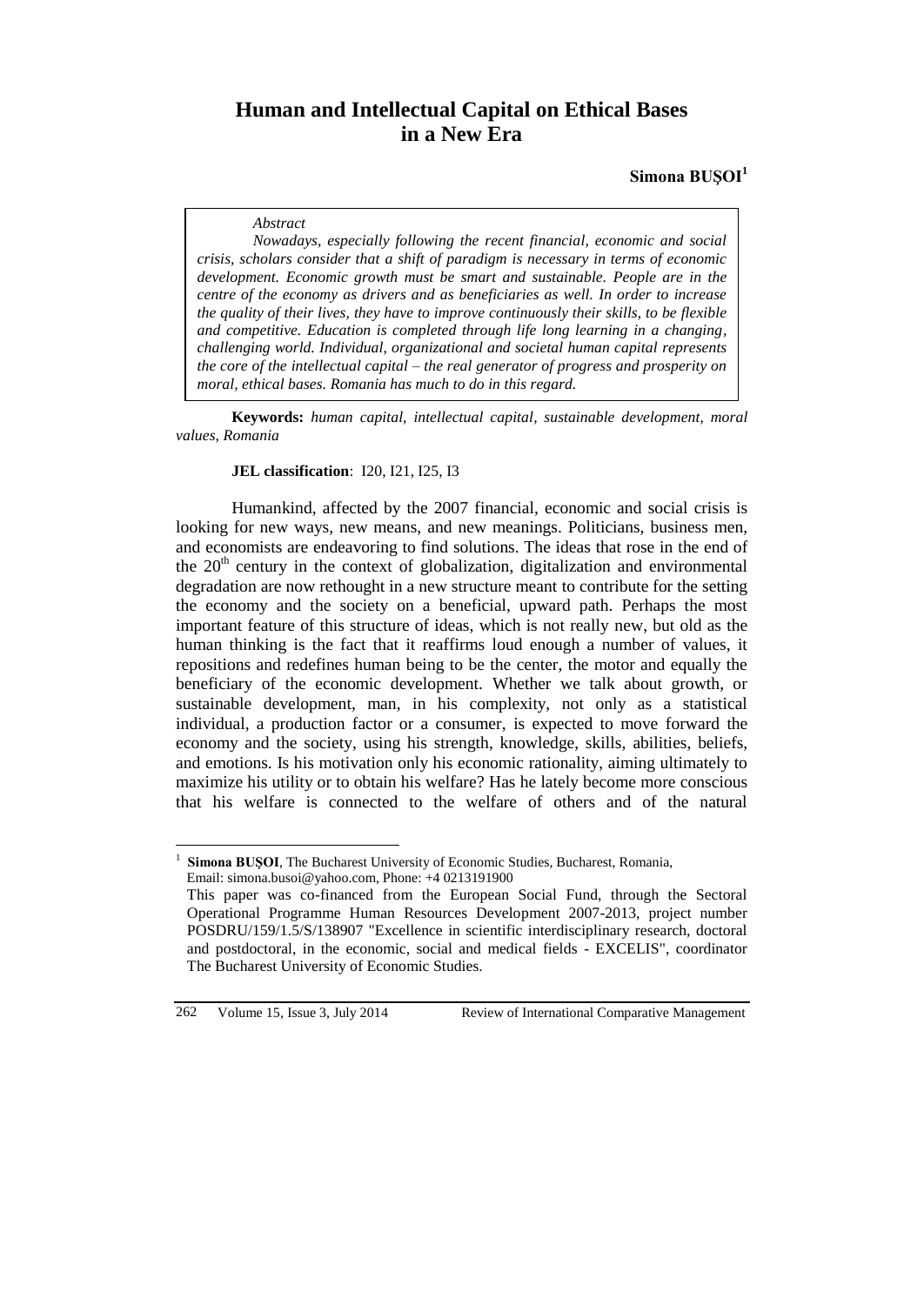environment? One can be rational, even economically rational, only if he understands the surrounding reality, or at least its main features.

## **1. Education and human capital – essential, interrelated matters for the organizational benefits and a smart, sustainable growth in the 21st century**

What does human capital mean? Physical or financial capital generates income. Equivalently can be viewed human capital – the knowledge, skills, health, human values, which cannot be separated from their owners and accompany them everywhere. Education, training, health care are investments in human capital and it can be considered that they represent a rational response to the cost-benefit calculation – these kinds of investments are made having in mind the future returns of the investments. Higher education generally provides, with some fluctuations, as Gary Becker shows, an over average income (Gary S. Becker, 1997, pp. 13-19). There are many explanations and points of view regarding the fact that higher education leads to increased revenue. Thus, one explanation is that education leads to knowledge, skills and ways of analyzing problems that increase productivity. Another explanation is that higher education confers accreditation that the person possesses certain qualities and skills like perseverance, creativity etc. useful in his future work (Gary S. Becker, 1997, p. 20).

However, a highly educated individual is not necessarily a great potential employee. In order to be very productive, or a great salesman, or a terrific manager or any other kind of appreciated employee, the individual needs some specific additional qualities: discipline, compliance, communication skills, capacity and willingness to meet clients' needs and to have good relationships with colleagues, etc. (Gary S. Becker, 1997, pp. 20-21). Anyway, advanced education and high professional training are absolutely necessary (even if not sufficient) in order to be able to work efficiently in a high tech, knowledge based economy. Education provided in school, college and university is complemented by various training programs organized at the workplace. As a result of training, attachments between employee and employer are established and, due to these relations of mutual appreciation, the probability of changing frequently the job is lower for the skilled, trained, qualified human resources (Gary S. Becker, 1997, pp. 21-22). According to Gary Becker, countries that have invested heavily in educating the workforce have permanent income increases (Gary S. Becker, 1997, p. 25). According to Edward Denison, in United States, increasing the average worker schooling between 1929 and 1982 explains a quarter of the appreciation of the individual income for that period (Edward F. Denison, 1985, p. 26).

On the other hand, no less important is the fact that the return of the investment in education, in human capital, at individual level, is not found only in financial benefits. It has been demonstrated that more education means more health, reduces smoking, increases motivation to vote, provides cultural openness,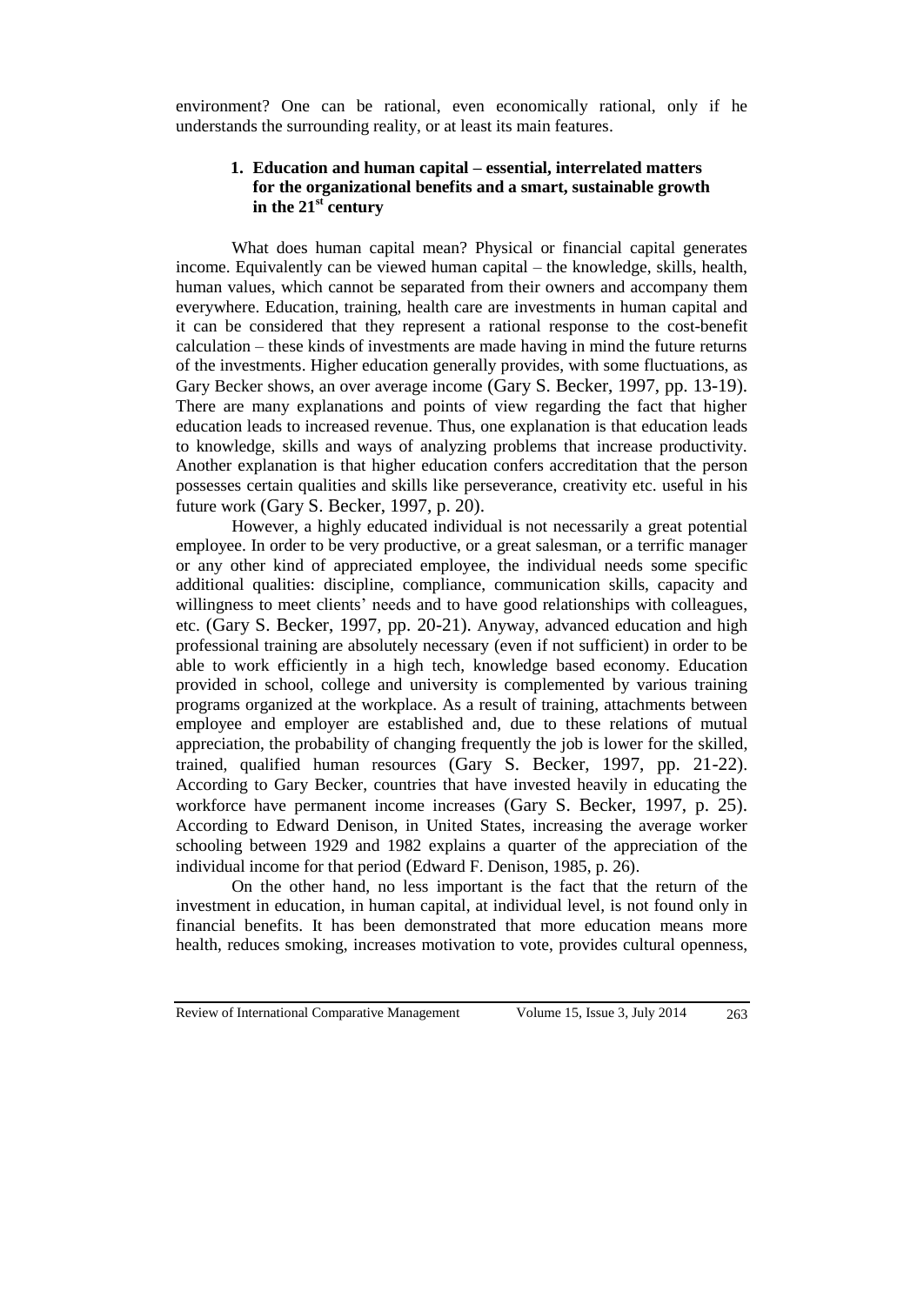improving the human life in many ways (Edward F. Denison, 1985, p. 22). We might say, back in the area of teleological thinking of Aristotle, that investments in human capital are made in order to rich "the good", basically meaning "the good accomplished through action" (the practical concept of "good" is a particular instance of the metaphysical Aristotelian "good") (Valentin Mureşan, 2007, p. 53). To what extent and in what way the current view on the self formation through education resembles to/reminds us of the process of achieving "virtue", of becoming virtuous? Is the human capital on its way of becoming a humanistic concept or it is still just an economic one? Is there a point in asking that in the current ambient? Are we conscious that education for sustainable well being, for sustainable/real human and economic development has to go beyond surface, has to reach deeper, ethical, moral levels?

Is the development of the human capital a priority nowadays? "The Commission on the Measurement of Economic Performance and Social Progress", created in 2008 at the request of the President of the French Republic, Nicolas Sarkozy, elaborated the Stiglitz Report: "Reforming the International Monetary and Financial Systems in the Wake of the Global Crisis" (Joseph E. Stiglitz, Amartya Sen, Jean-Paul Fitoussi et al, http://www.stiglitz-sen- fitoussi.fr/documents/ rapport anglais.pdf), a document presenting the vision of some of the most famous economists of our time, including Joseph Stiglitz, as the President of the commission, and Amartya Sen, as an advisor. In the vision of the Stiglitz Report, welfare includes material living standards, health, education, personal activities, political voice, social connections, environmental conditions, and economic and physical security. So, welfare goes beyond pure economic aspects of life, beyond state redistributing wealth and offering social support to people in need. This is not a new vision about what one's needs in order to live a good life, it surely springs from Amartya Sen's beliefs and research on human development and welfare. Reaffirming them in this new context shows that it is general accepted nowadays that human being has complex needs for living a fulfilling life.

To go back in the history, we might even think of Aristotle's *eudaimonia* (well-being, happiness), except Aristotle was describing welfare on a much more profound level, from an ethical, normative point of view, and was placing the issues, according to their importance, in a reversed order: human permanent efforts to attain virtue/excellence/perfection (including education, work, sustained activity on rational bases) were on the first place, followed by health, material conditions and security (and beauty), needed as well in order to flourish. If Aristotle was explaining what men should do in order to obtain happiness, Stiglitz Report and the team of economists and sociologists refer to how the stat / government should act to create conditions for human welfare. Anyway, I find a resemblance here, and this humanistic point of view – placing the man and his complex needs in the center of the societal and political efforts – even though he is still a productive instrument, too, it might be a step forward to a better, more balanced world.

In Stiglitz Report is also said that education acts at least at two levels. It definitely influences the evolution of one's individual – he experiences a better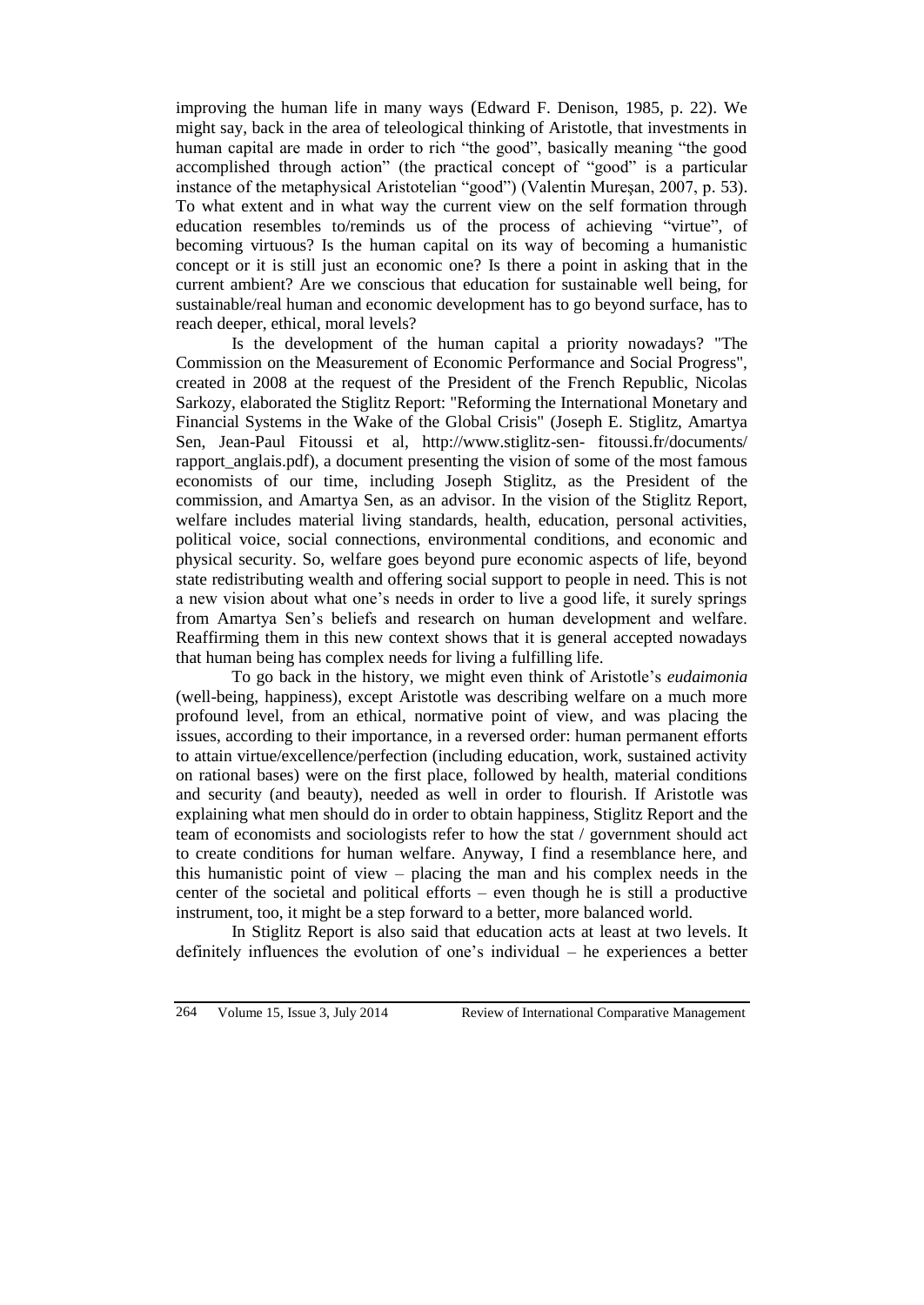health condition, has more chances to be employed and more social connections, he is more civically and politically active. On the other hand, education builds one's knowledge, skills and competences, necessary for his work, influencing his wage level, but also the organizational productivity (Joseph E. Stiglitz, Amartya Sen, Jean-Paul Fitoussi et al, p. 165). Thus the employees' knowledge, capabilities, skills influence the organizational benefits and create its competitive advantage in a very competitive global environment.

In 2010, in the document *Europe 2020 strategy* (Europe 2020. A European strategy for smart, sustainable and inclusive growth, European Commission, Brussels, 2010) European Commission established three priorities for the economy of the European Union in the next ten years: *smart*, *sustainable* and *inclusive* growth. "Smart growth means strengthering knowledge and innovation as drivers of our future growth. This requires improving the quality of our education, strengthening our research performance, promoting innovation and knowledge transfer throughout the Union, making full use of information and communication technologies and ensuring that innovative ideas can be turned into new products and services that create growth, quality jobs and help address European and global societal challenges." (Europe 2020. A European strategy for smart, sustainable and inclusive growth, European Commission, Brussels, 2010, pp. 8-9) Measures proposed by this strategy include the following national targets: employment, climate change and energy, reducing poverty, education, research and innovation. Four of the seven so called "flagship initiatives" explicitely refer to the creation of human and intellectual capital: Innovation Union, Youth on the move, An agenda for new skills and jobs (including general, higher, vocational, and adult education, training, life-long learning, non-formal and informal learning), A digital agenda for Europe (Europe 2020. A European strategy for smart, sustainable and inclusive growth, European Commission, Brussels, 2010, pp. 10-17).

#### **2. Human and intellectual organizational capital**

If individual investment in human capital provides in time financial and nonfinancial benefits, certain returns on investment, leading to increased quality of life, organizations – companies, firms, small and medium enterprises, economic and noneconomic entities of all tipes and sizes – need human capital, as the main part of the intellectual capital, in order to succeed in a highly technical, digitised, extremely competitive global world. "As we move into the new millennium and find ourselves in a knowledge economy, it is undeniable that people are the profit lever." (Jac Fitz-enz, 2000, p. 1) Employees, working together, provide knowledge productivity, which refer to the capability of acting as a team, based on knowledge, in order to obtain improved, innovative results (Yi-Chun Huang, Yen-Chun Jim Wu, p. 2).

Thus, *human capital*, together with *structural capital* and *customer capital* creates *organizational intellectual capital* (Constantin Brătianu, Adriana Agapie, Ivona Orzea, Simona Agostan, 2011, p. 13). The structural capital includes those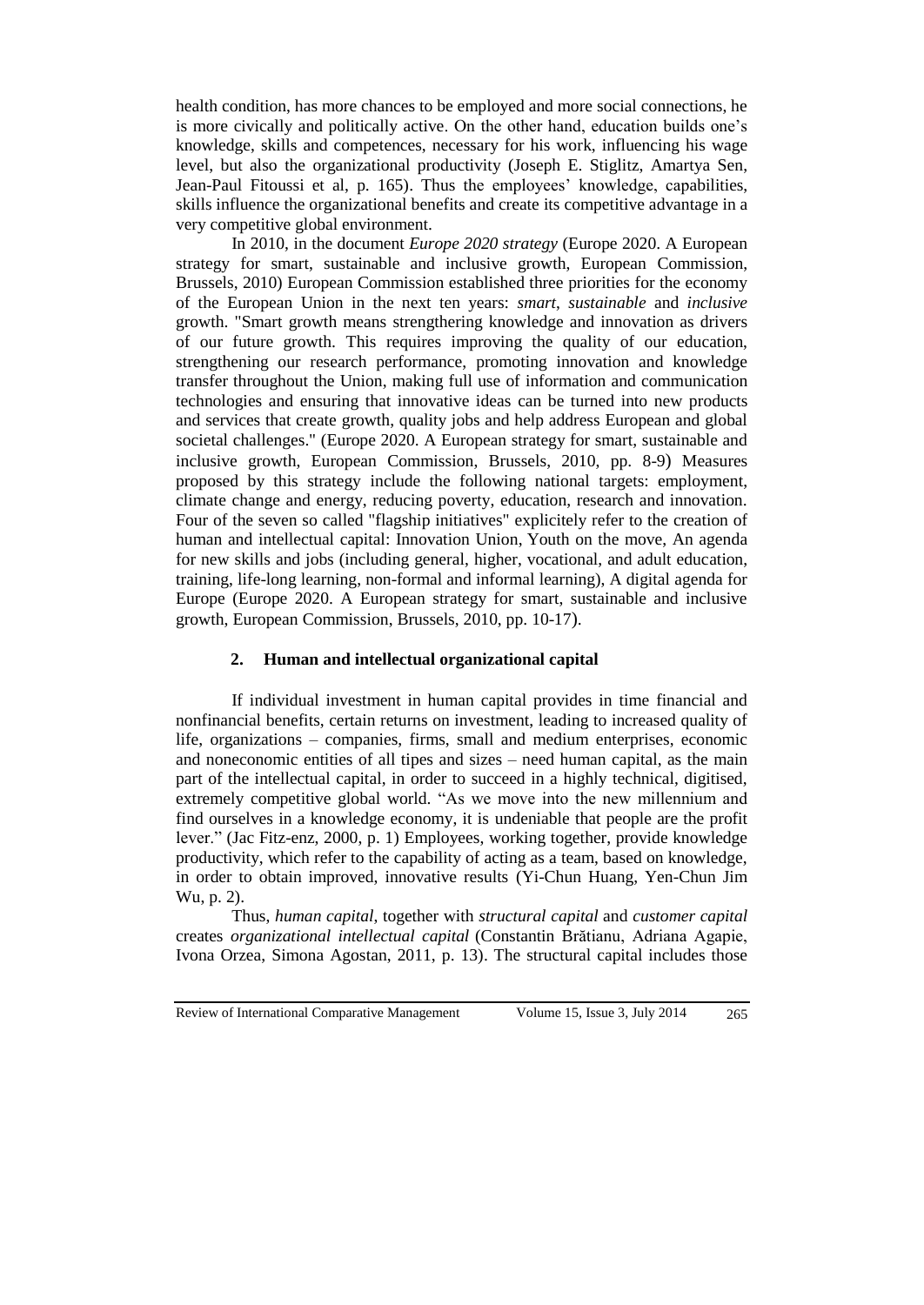intellectual assets of the organization that are not directly connected to people, that remain as permanent organizational assets even if the employees leave. The structural capital includes know-how, procedures, specialised and special software, secret recipes and technologies, patents, inventions, trade marks, brands, data bases



**Figure 1. The structure of the organizational intellectual** 

and other intangibles created in time using human capital. They are and remain the property of the organization.

The customer capital belongs to the organization even if it exists outside the organization. It includes the loyalty of the customers, the relations established in time with them.

Intellectual capital consists of two parts: on the one hand, intellectual potential: knowledge, information, intellectual property, experience; and on the other hand, the ability to transform this potential into a number of elements that create value, included in the final products of the company (Constantin Brătianu, 2006, pp. 17-32).

## **3. National intellectual capital (NIC)**

In a macroeconomic point of view, *national intellectual capital* has the following major components: *human capital*, *market capital*, *process capital*, *renewal capital*, and *financial capital*, and its development affects national competitiveness (Carol Yeh-Yun Lin, Leif Edvinsson, 2011, pp. 3-4). But there is not a clear consensus regarding the definition, the dimensions, and the assessment of the national intellectual capital until now (Carol Yeh-Yun Lin, Leif Edvinsson, 2011, p. 3). Still, it's obvious that the national human capital is the most important and indispensable component of the national intellectual capital. "Human capital includes knowledge, wisdom, expertise, intuition, and the ability of individuals to realize national tasks and goals. This focal area also includes the values encompassed within the culture and philosophy of the nation." (Carol Yeh-Yun Lin, Leif Edvinsson, 2011, p. 4)

There are different ways to measure NIC, used by international organizations (World Bank, Organization for Economic Co-operation and Development, United Nations Economic Commission for Europe) and individual researchers, mostly representing the expansion to the national level of organizational intellectual capital measurement models and using different sets of indicators for the dimensions included in the NIC definition (Carol Yeh-Yun Lin, Leif Edvinsson, 2011, pp. 9-16). In a highly elaborate study published in 2011, Carol Yeh-Yun Lin and Leif Edvinsson proposed a model for the measurement of NIC and applied it in order to analyze and rank 40 countries worldwide. Later, the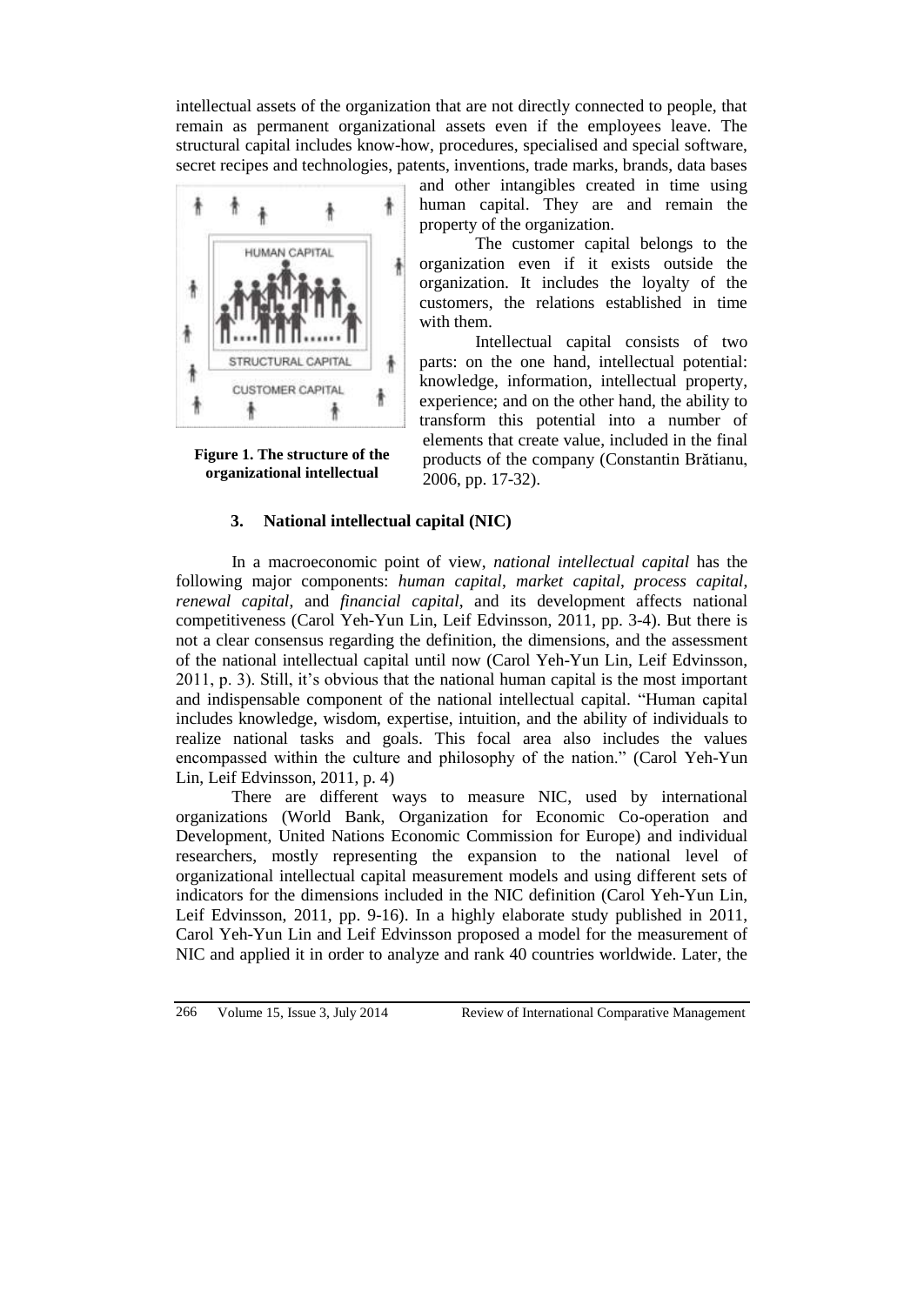study was extended to other countries and clusters of countries, including Romania (Carol Yeh-Yun Lin, Leif Edvinsson, Jeffrey Chen, Tord Beding, 2014). The variables proposed in the study for the five components of the NIC mentioned before – human capital, market capital, process capital, renewal capital and financial capital –, including inputs and outputs, are presented in Figure nr. 2.

| Human capital index                                     | Market capital index                                 |
|---------------------------------------------------------|------------------------------------------------------|
| 1. Skilled labor*                                       | 1. Corporate tax*                                    |
| 2. Employee training*                                   | 2. Cross-border venture*                             |
| 3. Literacy rate                                        | 3. Openness of culture*                              |
| 4. Higher education enrollment                          | 4. Globalization*                                    |
| 5. Pupil-teacher ratio                                  | 5. Transparency®                                     |
| 6. Internet subscribers                                 | 6. Image of country*                                 |
| 7. Public expenditure on education                      | 7. Exports of goods                                  |
| Process capital index                                   | Renewal capital index                                |
| 1. Business competition environment*                    | 1. Business R&D spending                             |
| 2. Government efficiency*                               | 2. Basic research*                                   |
| 3. Intellectual property rights protection <sup>®</sup> | 3. R&D spending/GDP                                  |
| 4. Capital availability*                                | 4. R&D researchers                                   |
| 5. Computers in use per capita                          | 5. Cooperation between universities and enterprises* |
| 6. Convenience of establishing new firms*               | 6. Scientific articles                               |
| 7. Mobile phone subscribers                             | 1. Patents per capita (USPTO + EPO)                  |
|                                                         |                                                      |

Remarks

1. Financial capital is the logarithm of GDP per capita adjusted by purchasing power parity.

2. Indicators marked with an asterisk are rated qualitatively using a scale of 1-10.

3. Indicators with objective numbers are transformed to 1-10 scores, by calculating the ratio to the highest number in that indicator and then multiplying by 10.

**Figure 2. Indicators in each type of capital included in NIC** *Source:* Carol Yeh-Yun Lin, Leif Edvinsson, Jeffrey Chen, Tord Beding, National Intellectual Capital and the Financial Crisis in Bulgaria, Czech Republic, Hungary, Romania, and Poland, Springer Briefs in Economics, Springer, 2014, p. 97.

The volume referring to the situation and evolution of NIC in Bulgaria, Czech Republic, Hungary, Romania and Poland, part of a larger study including 48 countries (presented in a 12 booklet series), examines the issues considering the recent financial crisis. It also arises the question if the financial crisis was accompanied by a crisis of the intellectual capital (Carol Yeh-Yun Lin, Leif Edvinsson, Jeffrey Chen, Tord Beding, 2014, p. xi). A general conclusion of the study shows that countries with solid foundations for the development of four of the dimensions of NIC – human capital, market capital, process capital and renewal capital – have recovered more easily and quickly from the financial crisis. On the other hand, is established a positive interdependence between NIC and GDP per capita: "the higher the NIC, the higher de GDP per capita" (Carol Yeh-Yun Lin, Leif Edvinsson, Jeffrey Chen, Tord Beding, 2014, p. xvi).

Some results of the study in figures are presented in Table 1: in comparison with the other four emerging countries from Eastern Europe, Romania has the lowest score for NIC, for market capital, for process capital and for financial capital and the last but one position/ranking for human capital and for renewal capital.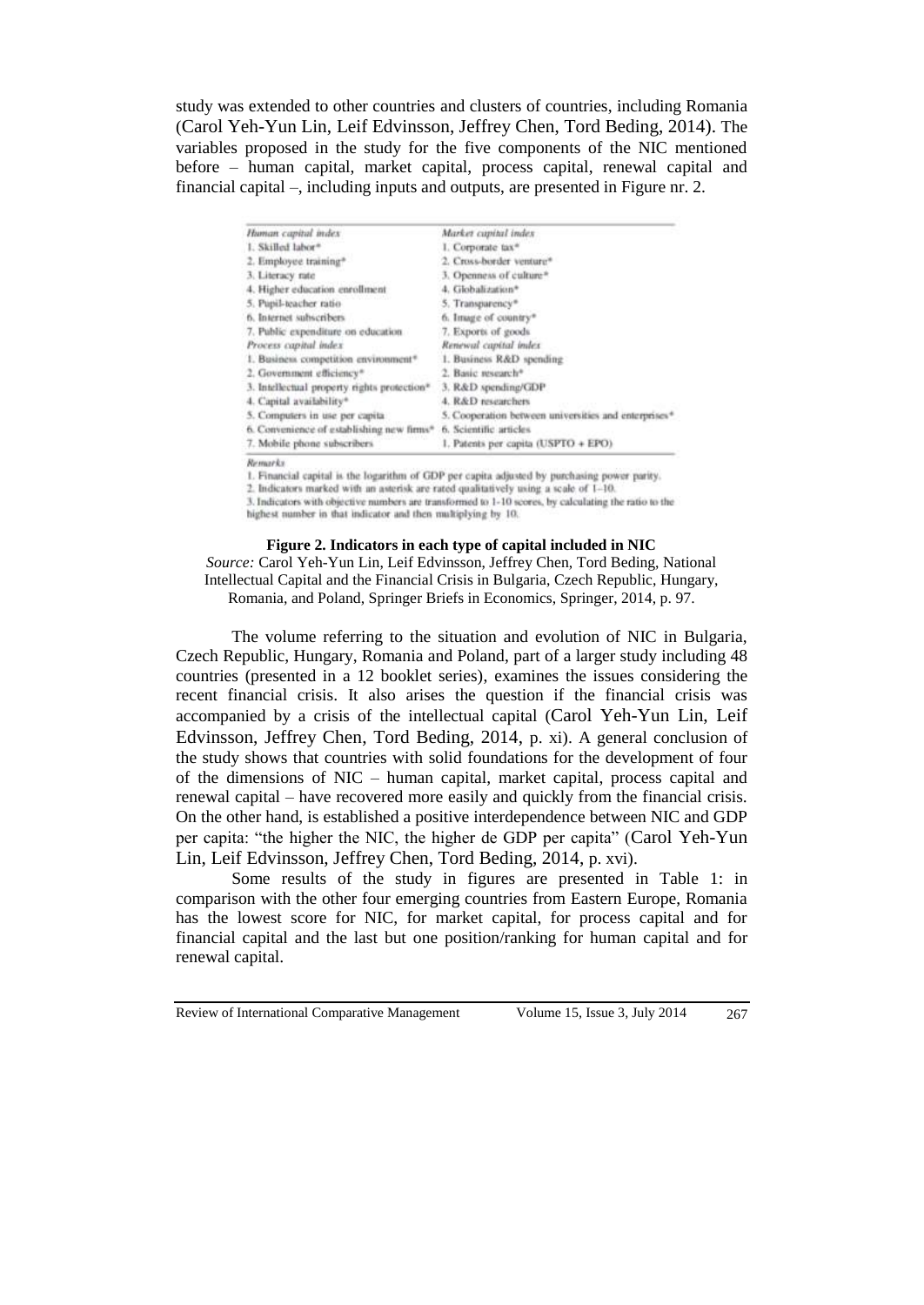| <b>Country</b>            | Human   | <b>Market</b> | <b>Process</b> | Renewal | Financial | NIC    |
|---------------------------|---------|---------------|----------------|---------|-----------|--------|
|                           | capital | capital       | capital        | capital | capital   |        |
| <b>Bulgaria</b>           | 5.493   | 4.929         | 4.054          | 1.589   | 8.646     | 24.710 |
| <b>The Czech Republic</b> | 5.995   | 5.720         | 5.378          | 2.905   | 9.271     | 29.269 |
| <b>Hungary</b>            | 6.674   | 4.836         | 5.095          | 2.301   | 9.046     | 27.952 |
| Poland                    | 6.393   | 4.246         | 3.895          | 1.819   | 8.945     | 25.299 |
| Romania                   | 5.829   | 4.219         | 3.806          | 1.685   | 8.594     | 24.133 |

#### **Table 1. National intellectual capital scores of Bulgaria, the Czech Republic, Hungary, Poland, and Romania (2005-2010)**

*Source:* Carol Yeh-Yun Lin, Leif Edvinsson, Jeffrey Chen, Tord Beding, National Intellectual Capital and the Financial Crisis in Bulgaria, Czech Republic, Hungary, Romania, and Poland, Springer Briefs in Economics, Springer, 2014, p. 24.

Human capital, the first and the most important element of the intellectual capital, defined as national investment in educated, qualified human resources and measured by higher education enrollment, skilled labor, and public expenditure on education, has not experienced large fluctuations between 2005 and 2010 in Romania, and has even registered a slight increase (Table 2) (Carol Yeh-Yun Lin, Leif Edvinsson, Jeffrey Chen, Tord Beding, 2014, p. 25).

**Table 2. Human capital score (on a scale from 1 to 10) for the five former communist countries included in the cluster**

| <b>Country</b>            | 2005 | 2006 | 2007 | 2008 | 2009 | 2010 |
|---------------------------|------|------|------|------|------|------|
| <b>Bulgaria</b>           | 5.54 | 5.30 | 5.50 | 5.67 | 5.44 | 5.51 |
| <b>The Czech Republic</b> | 5.85 | 5.82 | 5.81 | 6.10 | 6.04 | 6.34 |
| Hungary                   | 6.56 | 6.71 | 6.77 | 6.68 | 6.68 | 6.64 |
| Poland                    | 6.11 | 6.15 | 6.32 | 6.34 | 6.74 | 6.69 |
| Romania                   | 5.96 | 5.38 | 5.39 | 5.74 | 6.20 | 6.31 |

*Source*: Carol Yeh-Yun Lin, Leif Edvinsson, Jeffrey Chen, Tord Beding, National Intellectual Capital and the Financial Crisis in Bulgaria, Czech Republic, Hungary, Romania, and Poland, Springer Briefs in Economics, Springer, 2014, p. 25.

In order to understand the position of our country in terms of human capital ranking conducted for 48 countries (mean 2005-2010), we should mention that on the first position was Denmark, with a score of 8.545, on the second Sweden, Iceland on the third and on the fourth Israel, the U.S. position was on the seventh place, and on the last place, the  $48<sup>th</sup>$ , was Venezuela, with a score of 4.884. Hungary ranked 24, Poland ranked 29, Czech Republic was on the  $30<sup>th</sup>$  place, Romania on the  $32<sup>nd</sup>$  and on the  $34<sup>th</sup>$  place was Bulgaria (Carol Yeh-Yun Lin, Leif Edvinsson, Jeffrey Chen, Tord Beding, 2014, pp. 104-106).

Regarding the overall intellectual capital for the five East-European countries, it was calculated by summing the scores obtained for the five types of capital (Table 3).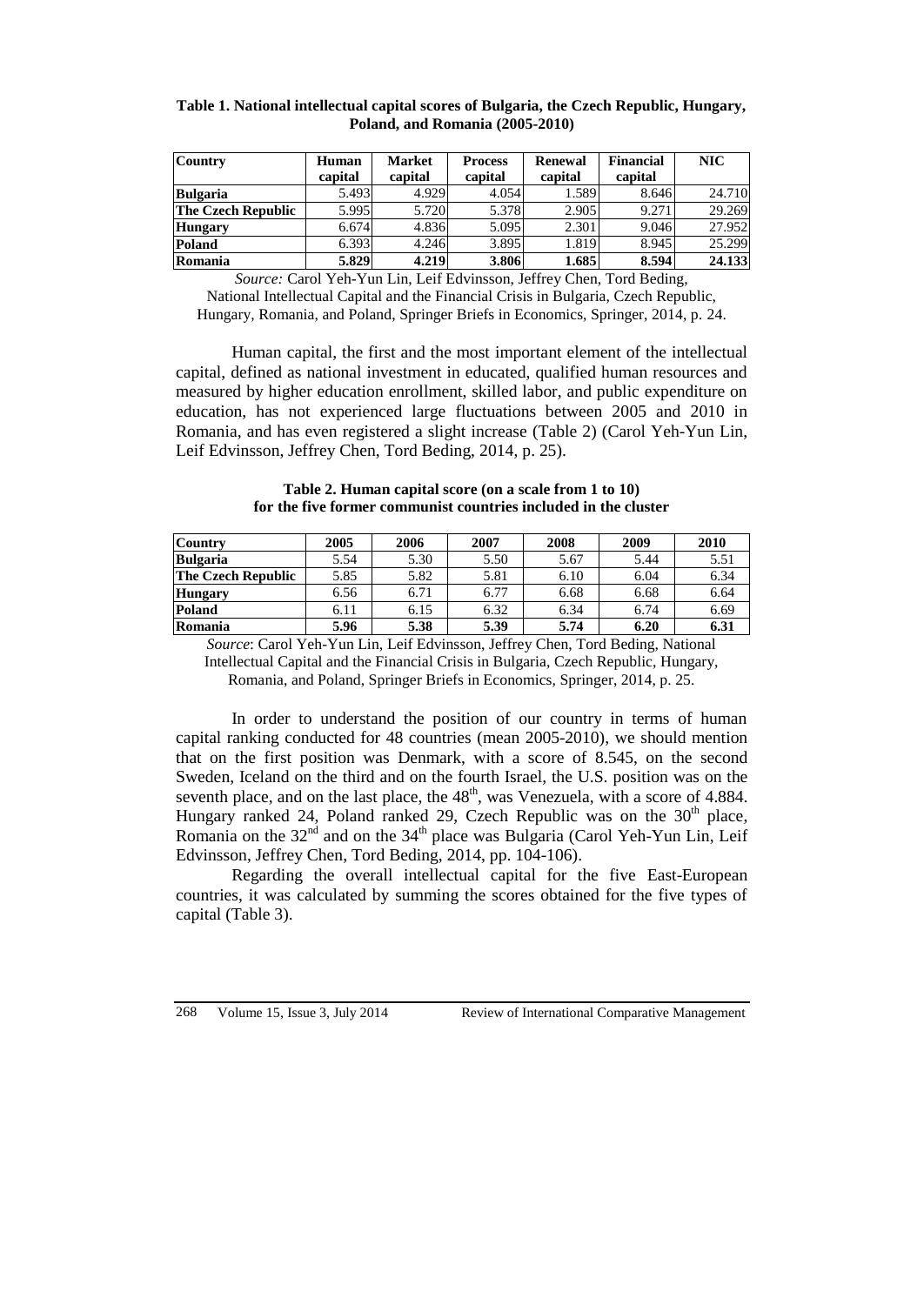| <b>Country</b>            | 2005  | 2006  | 2007  | 2008  | 2009  | 2010  |
|---------------------------|-------|-------|-------|-------|-------|-------|
| <b>Bulgaria</b>           | 24.64 | 24.03 | 24.88 | 25.30 | 24.73 | 24.69 |
| <b>The Czech Republic</b> | 29.16 | 28.94 | 29.21 | 29.19 | 29.32 | 29.80 |
| <b>Hungary</b>            | 28.86 | 28.93 | 28.15 | 27.07 | 27.26 | 27.44 |
| Poland                    | 23.85 | 24.01 | 25.17 | 25.39 | 26.42 | 26.95 |
| Romania                   | 23.84 | 23.52 | 24.30 | 23.17 | 24.28 | 25.68 |

**Table 3. The national intellectual capital (NIC) for the five post-communist included in the cluster**

*Source*: Carol Yeh-Yun Lin, Leif Edvinsson, Jeffrey Chen, Tord Beding, National Intellectual Capital and the Financial Crisis in Bulgaria, Czech Republic, Hungary, Romania, and Poland, Springer Briefs in Economics, Springer, 2014, p. 29.

Relating this time to the national intellectual capital mean (2005-2010) for the 48 countries examined, Romania ranks 39, the last of the five Eastern European countries included in the cluster. On the first place is Sweden (score 39.575) and on last place, 48<sup>th</sup>, is Venezuela (score 20.092) (Carol Yeh-Yun Lin, Leif Edvinsson, Jeffrey Chen, Tord Beding, 2014, pp. 104-106).

Given the developments of the last decade, and the stated purpose both global and at EU level – healthy, real, sustainable development – we ask ourselves if assessments made so far in the development of human capital and intellectual capital are sufficient. By its very nature, sustainable development has a strong ethical character. This means that an ethical behavior of the economic and social actors is necessary. Ethical behavior may mean mere compliance with ethical norms and rules or, rather, it means internalization at the individual consciousness of the moral values corresponding to sustainable development. There have been situations where the measurement of the dimensions related to NIC included indicators related to social morality: in evaluating human capital has emerged in some studies the crime rate. Also, in evaluating capital market one of the indicators was named "standards of honesty" (Carol Yeh-Yun Lin, Leif Edvinsson, 2011, p. 13). As noted above, a definition of human capital might include the values encompassed within the culture and philosophy of a nation. It is important to respect/keep a strong tradition? Social values differ from one region to another and change over time as society changes, especially now, in the era o digitalization and globalization. It is debatable whether this change is always an evolution or can be an involution.

#### **4. Conclusions**

It is becoming increasingly clear that the new era is based on intelligence, education, innovation, creativity. The traditional measurements of growth, of *economic performance and social progress* are increasingly replaced with other measurements, more related to the human being in its complexity. And intellectual capital, as an essential asset, has to be correctly evaluated (Anthony Wall, Robert Kirk, Gary Martin, 2004).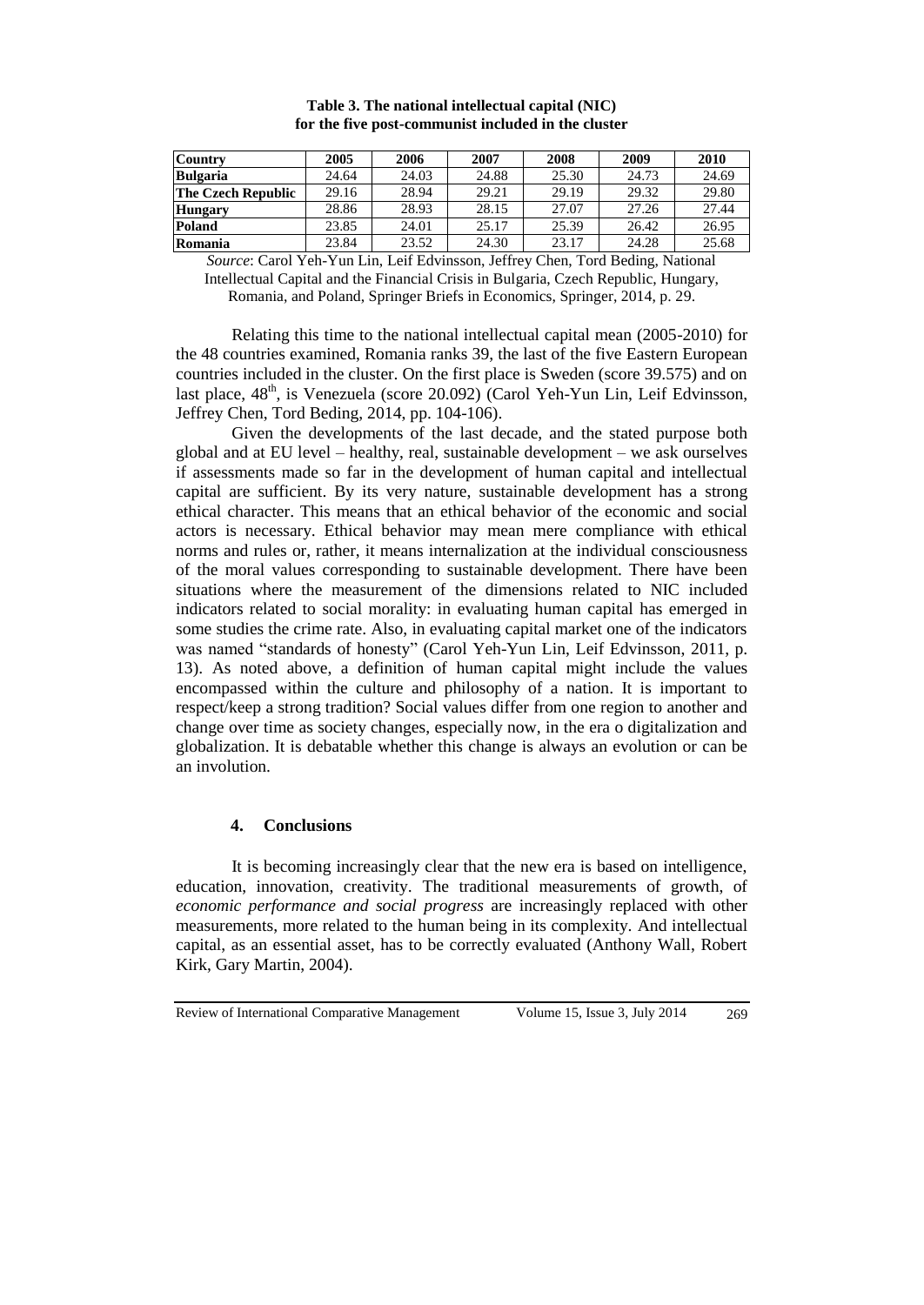In a country like Romania, wages are low, prices are high, and competition on the labor market is fierce. It is now very difficult to be employed at all without a high-school diploma. It is hard to get a well-paid job with a university degree, too. In order to live a decent life in an honest, moral way you have to be smart and highly educated.

Scholars and politicians worldwide are aware that global organizational competitive advantage is achieved primarily by intellectual capital, by "the firm's entrepreneurial and strategic asset orchestration capabilities", by knowledge (David J. Teece, 2000, pp. 3-4). Intellectual capital makes the difference and it is even more important as the competition is more intense. Industrial knowledge is more and more valuable and more and more protected by laws. If scientific knowledge is a public good, always valuable, the usage of industrial knowledge by several firms reduces its value to zero (David J. Teece, 2000, p. 15). Think about Apple. Any great company is built and developed on great ideas. Firms compete not just nationally. The real battle is global. The organizations focus increasingly more on the skills, creativity and innovativeness of their employees. The labor market is also global. People are looking for a better life, companies need human capital to create intellectual capital and brain drain phenomenon in less developed countries is growing day by day. The need for education, the need to invest with better results, for better returns in human capital is obvious. There is an increasing competition between universities worldwide.

On the other hand, in order to achieve sustainable development, the foundations of the social, economical and financial global system should be refined on ethical bases. Is this possible in a cynical world with so many divergent interests? Alain Arnaud proposes what he calls "a new financial ecology" for the financial system, based on a moral code, more strict rules and a greater transparency. He also identifies a number of challenges of the moment: more importance given to the protection of human rights and citizenship, better management of the contradictions that often occur between short-term and longterm solutions, rethinking the public services, increasing social cohesion and strengthen the values and principles of community life and more solidarity between social classes and generations in a society characterized by risks and crises at economic, social and environmental level (Alain Arnaud, 2010). Other scholars suggest that business ethics generates within an organization increased intellectual capital (Hwan-Yann Su, 2014).

In our opinion the fate of people, organizations, and nations is currently decided through education on moral, ethical bases. There is no doubt that national intellectual capital is essential in the national economy and its assessment is very important because, according to the results, governs shall adopt policy meant to generate healthy economic growth and a better quality of life of the citizens. As we can see from the studies presented, Romania's situation from this point of view is not very good today. It requires urgent measures. What measures, we ask ourselves. What should be done?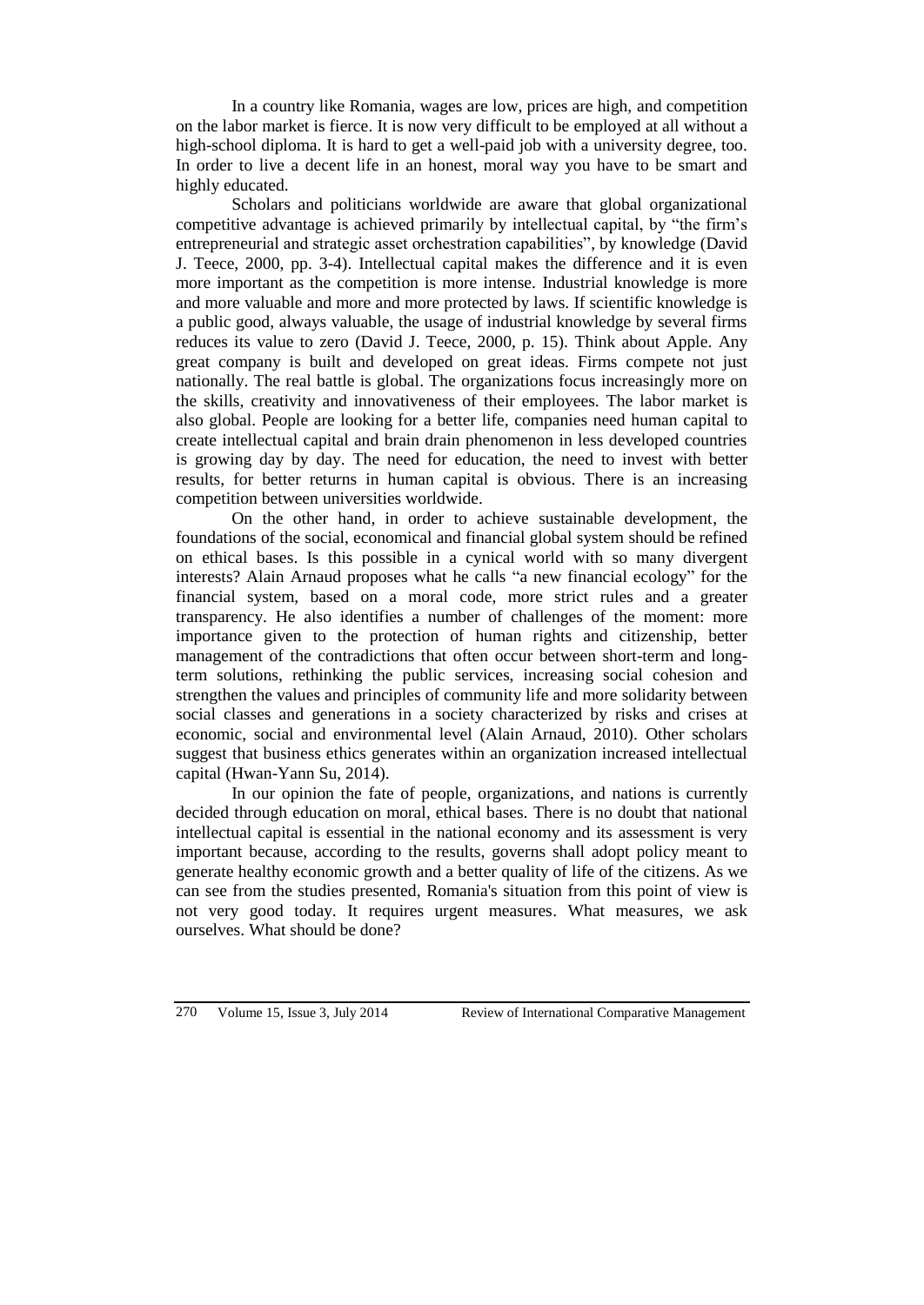We think that the measurement of the national intellectual capital should take into account, among others, some parameters directly related to the state of the moral values at the national level. Human capital, at the individual level, also includes moral values. Thus, we propose for future research on this topic, scholars to include in the human capital measurement, as a part of the national intellectual capital, an index regarding the national corruption. In our opinion it is impossible to build a sustainable developed society without moral values. For Romania, scholars identify corruption as a real challenge: "Although Romania has good improvement in both tangible and NIC indicators […] corruption […] continue to handicap the Romanian business environment [...] (CIA 2012; QFinance 2012b)" (Carol Yeh-Yun Lin, Leif Edvinsson, Jeffrey Chen, Tord Beding, 2014, p. 83). As we have shown, ranking the human capital for 48 countries in the period 2005- 2010, on the first position was Denmark, with a score of 8.545, and on the second position was Sweden. Relating to the national intellectual capital mean (2005- 2010) for the 48 countries examined, on the first place is Sweden (score 39.575) (Carol Yeh-Yun Lin, Leif Edvinsson, Jeffrey Chen, Tord Beding, 2014, pp. 104- 106). It is well known that Scandinavian countries have low levels of corruption. So it is obvious that the measurements of the intellectual capital reflect the influences of the moral values at the national level. It has been demonstrated that there is a correlation between National Intellectual Capital and Corruption Perception Index (Agata Stachowicz-Stanuch, 2013). What can be done in order to increase the national moral state, this is another question.

But we think that the lack of the moral values represent more than a challenge, more than an external threat for the human being, for the organization, for the stat, it is a threat that stays within human mind, it belongs to the human capital and, thus, to the intellectual capital. This is an internal, human threat.

## **Bibliography**

- 1. Arnaud, Alain (2010): "Values and Ethics for Sustainable Development", *International CIRIEC Conference in Berlin, 16-19 May 2010* http://www.ciriec.ulg.ac.be/fr/telechargements/Berlin/plen%203/Arnaudtxt-en.pdf
- 2. Brătianu, Constantin, Agapie, Adriana, Orzea, Ivona, Agostan, Simona (2011): *Knowledge strategies and decision making*, Editura ASE, Bucureşti
- 3. Alain Arnaud, "Values and Ethics for Sustainable Development", International CIRIEC Conference in Berlin, 16-19 May 2010Becker, Gary S. (1997): *Capitalul uman. O analiză teoretică şi empirică cu referire specială la educaţie*, Traducere Felicia Pavel, Editura ALL
- 4. Denison, Edward F. (1985): *Trends in American Economic Growth, 1929-1982*, Washington D.C., The Brookings Institutions